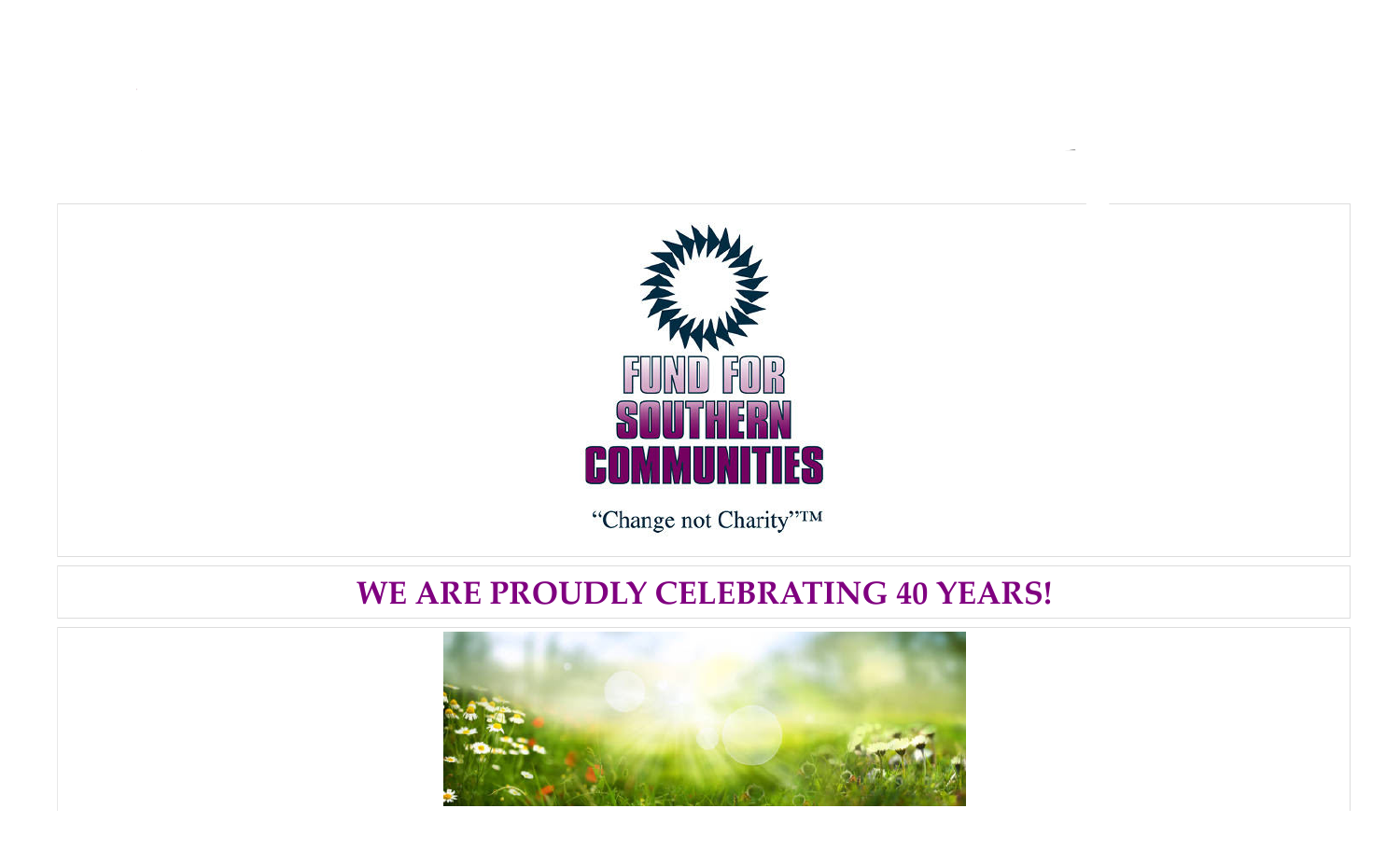

#### **It's VOTING time!**

**Below are links for quick access to voting information for your state.**

**GEORGIA** [Secretary of State Voter's Main Page](https://sos.ga.gov/elections-division-georgia-secretary-states-office) • [Register to Vote in GA](https://sos.ga.gov/how-to-guide/how-guide-registering-vote) • [Secretary of State Election Calendar](https://www.sos.ga.gov/sites/default/files/forms/2022%20State%20Scheduled%20Elections%20Short%20Calendar.pdf)

**NORTH CAROLINA**

[North Carolina State Board of Elections Main Page](https://www.ncsbe.gov/) • [Register to Vote in NC](https://www.ncsbe.gov/registering) • [North Carolina State Board of Elections Calendar](https://www.ncsbe.gov/current-sbe-events?field_event_terms_target_id=765)

**SOUTH CAROLINA** [South Carolina Votes Main Page](https://www.scvotes.gov/) • [Register to Vote in SC](https://www.scvotes.gov/south-carolina-voter-registration-information) • [South Carolina Votes Election Calendar](https://www.scvotes.gov/sites/default/files/2022%20Election%20Calendar%20(scVOTES)%202022-04-18.pdf)

#### **The Next Grant Cycle Deadline Will Be Announced June 2022.**

FSC can only award grants to organizations that are registered as a non–profit organization within their respective state (Georgia, North Carolina and South Carolina). Organizations must also have 501(c)(3) tax status, or a Fiscal Agent; a limited number of 501(c)(4) organizations with a Fiscal Agent may be accepted.

Some things to consider before applying:

- Is your organization working for long term social change?
- Is your total organizational budget \$150,000 or less?
- Is your organization located and doing work in Georgia, North Carolina and South Carolina?
- We do not fund direct services, social services or special events.

If you fit these basic guidelines, your organization may be a good fit for the Fund for Southern Communities.

#### **For specific guidelines and details on how to apply**

*[Download our Application Here!](https://www.fundforsouth.org/files_2015/GrantApplication2016.doc)*

If you have any questions regarding eligibility, preparation of the application, or the funding process, please call 404- 371-8404 or write the Fund at  $grants@fundforsouth.org.$  $grants@fundforsouth.org.$ 

# *Quick Links*

[Our Website](https://www.fundforsouth.org/) [Donate Now](https://app.etapestry.com/hosted/FundforSouthernCommunities/OnlineGiving.html) [Contact Us](http://404-371-8404/) [Email Us](mailto:fsc@fundforsouth.org)



**[Click Here](http://fundforsouth.org/annual_report_files/Annual_Report_2021.pdf)**

**The Fund For Southern Communities in Partnership with Southern Black Girls and Women's Consortium Announces the**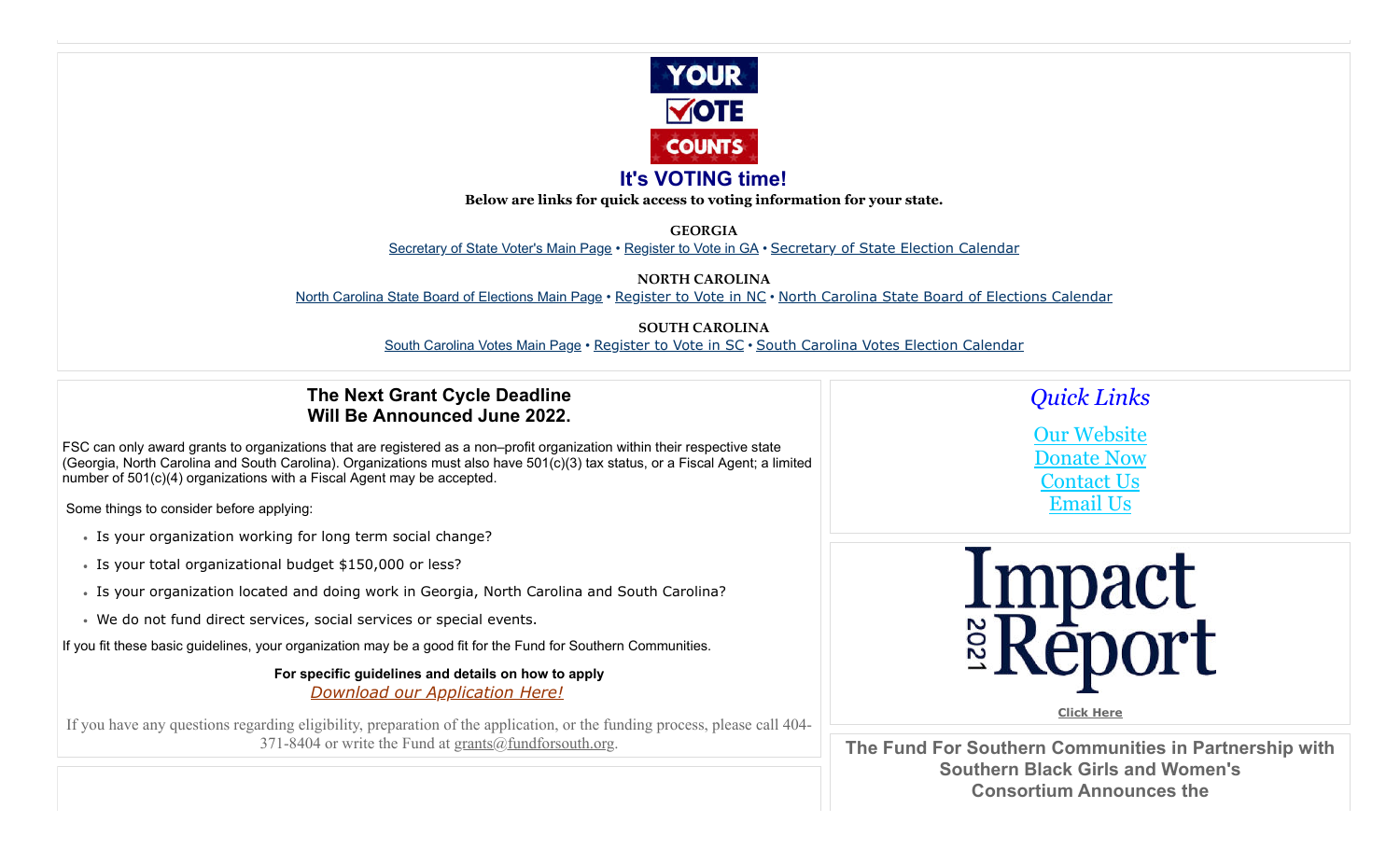# COVID-19 UPDATE

In an effort to maintain the safety of our staff during this pandemic, we have implemented remote-working capabilities for our staff. You may experience longer than usual response times to your inquiries. Please allow 24-72 hours for responses to voicemails and/or emails, but we will make every effort to respond within one business day. Access to our office is limited, and we ask that if you need to meet with a staff member, please call **404.371.8404.**

Thank you in advance for your patience and understanding.

*[Phone](https://www.google.com/search?client=safari&rls=en&biw=1440&bih=837&sxsrf=ALeKk01_ndGy0vB1SuSW19ENseRUE4ZKSg:1629823547373&q=fund+for+southern+communities+phone&ludocid=6261275828719581359&sa=X&ved=2ahUKEwi8lNnsjcryAhVUQjABHSI9DUcQ6BMwHXoECDMQAg):* [\(404\) 371-8404](https://www.google.com/search?q=fund+for+southern+communities&client=safari&rls=en&biw=1440&bih=837&sxsrf=ALeKk00ujNyvU24UrCU9ui0DDkv-avCkgw%3A1629823493643&ei=BSIlYbHIJuOGwbkP7debwAs&gs_ssp=eJzj4tZP1zcsKTLPNqsoMWC0UjWosLBIMzUwN04xsUhMS06xSLIyqDA1SzWxMDU2NEmyNEwDCnvJppXmpSik5RcpFOeXlmSkFuUpJOfn5pbmZZZkphYDAAKUGoc&oq=&gs_lcp=Cgdnd3Mtd2l6EAEYAjIHCCMQ6gIQJzIHCCMQ6gIQJzINCC4QxwEQrwEQ6gIQJzIHCCMQ6gIQJzIHCCMQ6gIQJzIHCCMQ6gIQJzINCC4QxwEQowIQ6gIQJzIHCCMQ6gIQJzIHCCMQ6gIQJzINCC4QxwEQrwEQ6gIQJ0oECEEYAFAAWABg35wDaAFwAngAgAFTiAFTkgEBMZgBAKABAbABCsABAQ&sclient=gws-wiz) *To Make an Appointment with the Executive Director*

*Email a message to us* – [fsc@fundforsouth.org](mailto:fsc@fundforsouth.org) *Executive Director* – [alice@fundforsouth.org](mailto:alice@fundforsouth.org) *Program Assistant* – [jelicia@Fundforsouth.org](mailto:jelicia@Fundforsouth.org)

*Mailing Address:* [4153-C Flat Shoals Pkwy #314](https://www.google.com/maps/search/4153-C+Flat+Shoals+Pkwy+%23314?entry=gmail&source=g), Decatur, GA 30034

\*\*Please send mail via US Mail\*\*

**PLEASE DO NOT SEND PACKAGES REQUIRING A SIGNATURE** as our office is working remotely and there is no one in the office to sign for the package.



Mississippi, North Carolina, South Carolina, Tennessee, West Virginia and Virginia. #BGJ Challenge winners will complete their JOY projects between May and June.

*[Apply Today](https://www.grantinterface.com/Home/Logon?urlkey=sbgwc)*

A Shabby Spring in Tunisia Bechir Talbi

# **2022 Black Girl Joy Challenge**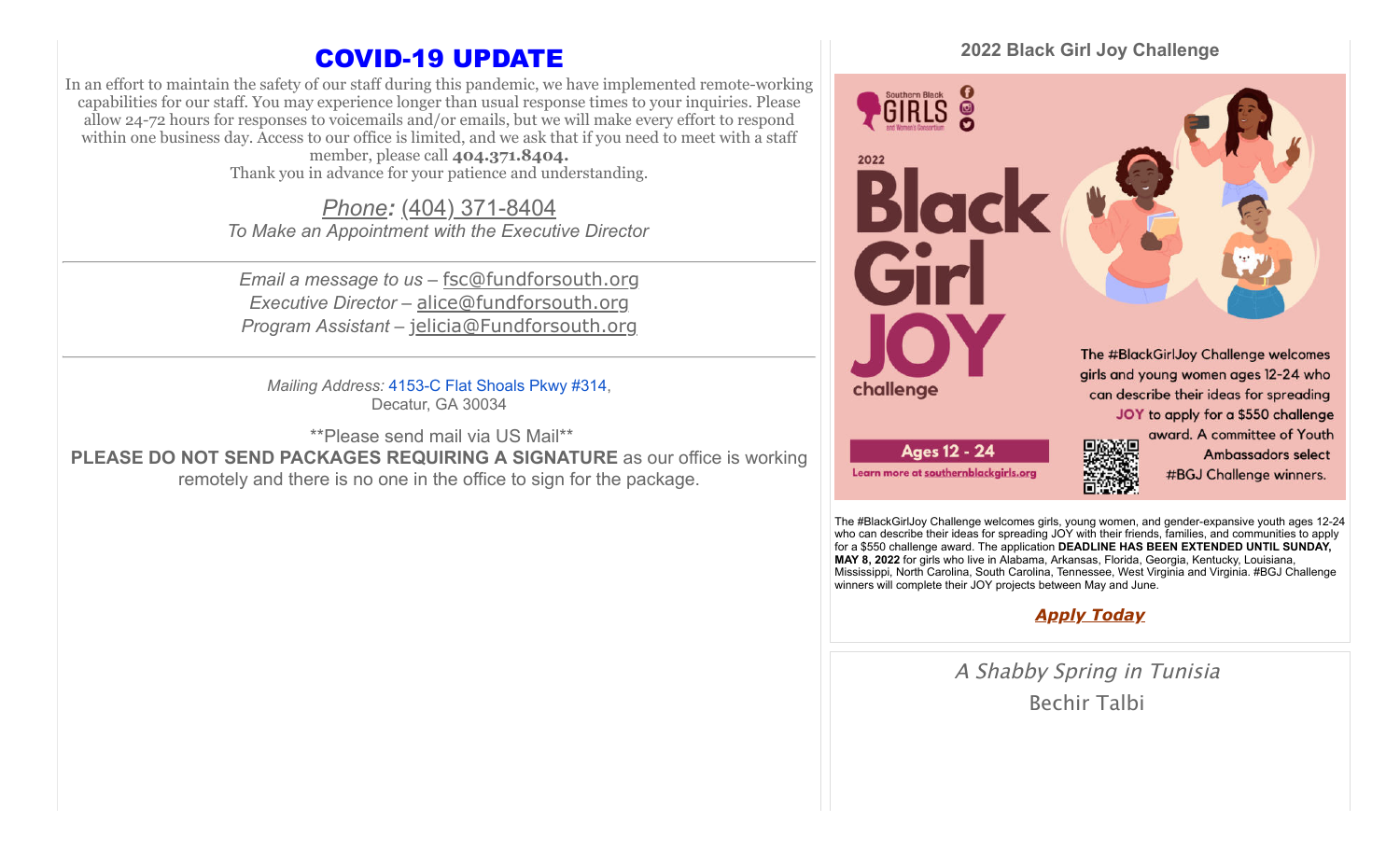

**CDC recommends everyone ages 5 years and older get a COVID-19 Vaccine to help protect against COVID-19.**



#### **Booster Dose of COVID Vaccine**

COVID-19 boosters are currently available through the Georgia Department of Public Health (DPH) health and participating providers.

**CDC recommends a booster dose of COVID-19 vaccine for all persons aged 18 or older**, at least 5 months after completion of a mRNA vaccine (Pfizer-BioNTech or Moderna) primary series, or at least 2 months after receipt of the single primary dose Janssen vaccine. Eligible individuals may choose which vaccine they receive as a booster dose. Some people may have a preference for the vaccine type that they originally received and others, may prefer to get a different booster. CDC's recommendations now allow for this type of mix and match dosing for booster shots.

**Adolescents aged 12-17 years may receive a single booster dose of Pfizer-BioNTech COVID-19** at least 5 months after completion of the primary series. *At this time, only the Pfizer-BioNTech COVID-19 vaccine is authorized and recommended for adolescents aged 12 through 17.*



In 2011, the Tunisian masses took to the street and forced the president of the Republic to leave the country. Despite the fervor of the uprising, the situation has not changed much since. Certainly, there has been a remarkable advance in freedom of expression, but the values and behaviors of the old regime continue to govern the lives of Tunisians. The Constitution promulgated in 2014 does not bring any efficient response to the pending issues regarding politics, economics, and culture. In particular, it was content to repeat the vision already outlined in 1959 concerning identity. Almost a decade later, the democratic attempt is still on ups and downs and the game is far from reaching an end. Will we finally dare to take up the cultural challenges facing the new Republic and succeed in the transition from ethnoculture to pluralism? In a series of articles published between 2012 and 2018, collected in the book "A Shabby Spring in Tunisia", the author tries to shed an original light to explain the background of this shabby-chic styled "Tunisian Spring", which is struggling yet to reach maturity.

## [Click Here To Purchase](https://www.amazon.fr/Shabby-Spring-Tunisia-Democracy-Challenges-ebook/dp/B09KBCLXMG/ref=sr_1_1?__mk_fr_FR=%C3%85M%C3%85%C5%BD%C3%95%C3%91&dchild=1&keywords=les+livres+de+Mohamed+b%C3%A9chir+talbi&qid=1635867267&sr=8-1)

*Giving is not just about making a donation. It is about making a difference!*



*[Donate Today!](https://app.etapestry.com/hosted/FundforSouthernCommunities/OnlineGiving.html)*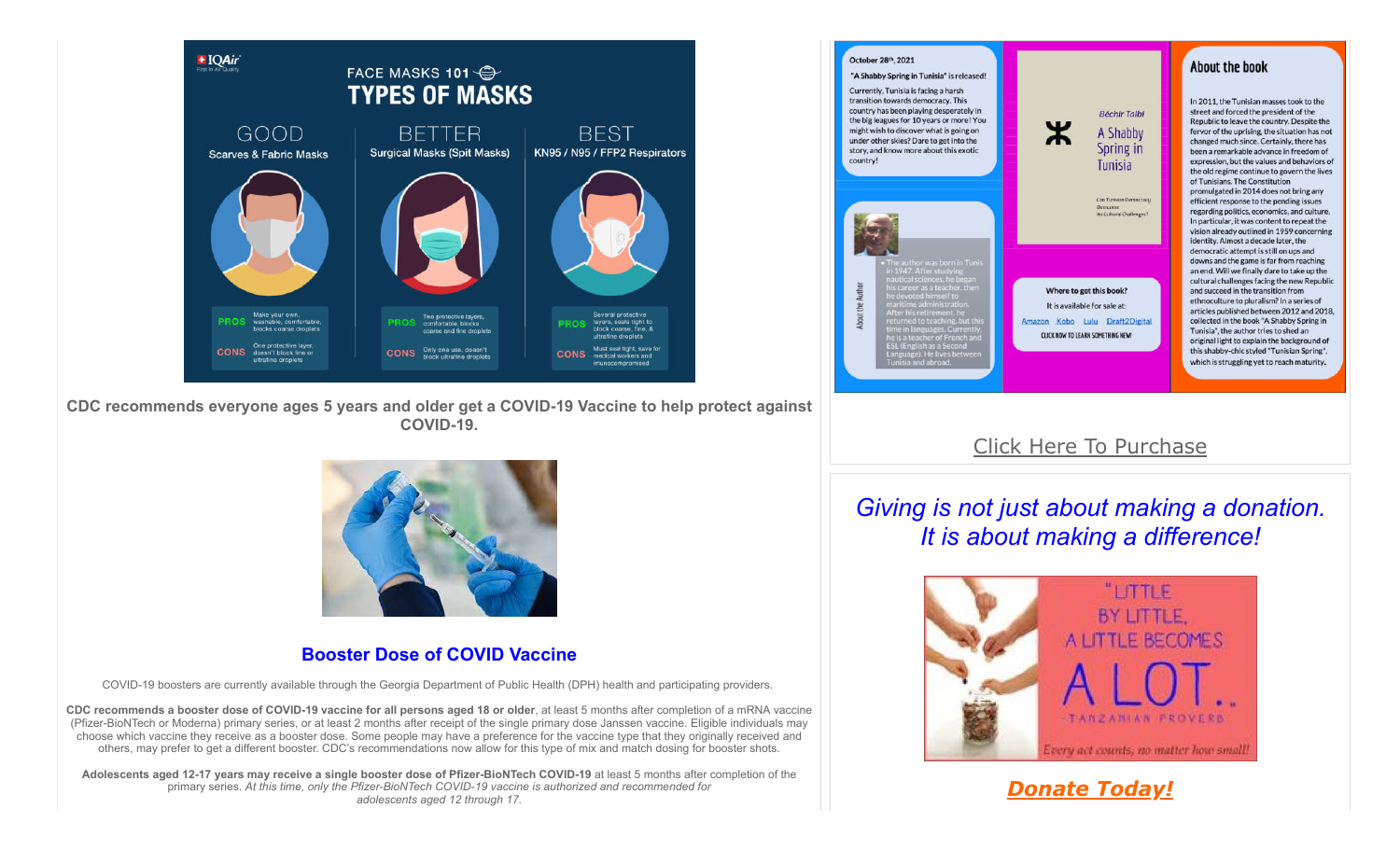Not all types of vaccines will be available at all sites. For information about COVID vaccines or to schedule a vaccination appointment visit [dph.ga.gov/covid-vaccine](https://dph.georgia.gov/covid-vaccine) or [vaccinefinder.org](https://www.vaccines.gov/).

DPH continues to **stress the importance** of vaccination for all Georgians aged 5 years and older. Vaccination is our best tool to protect lives and stop the spread of COVID-19 in our state.

> *For more information on COVID-19 please visit:* <https://www.cdc.gov/coronavirus/2019-ncov/index.html>

> > **Easy Ways To Give!**



# **Support Your Favorite Charity Via Shopping**

**What is AmazonSmile?**

AmazonSmile is a simple and automatic way for you to support The Fund for Southern Communities (FSC) every time you shop, at no cost to you! When you shop at [smile.amazon.com](http://smile.amazon.com/), you'll find the exact same low prices, vast selection and convenient shopping experience as Amazon.com, with the added bonus that Amazon will donate a portion of the purchase price to FSC!

### **How Do I Shop at AmazonSmile?**

To shop at AmazonSmile simply go to [smile.amazon.com](http://smile.amazon.com/) from the web browser on your computer or mobile device. You will see millions of eligible products marked Eligible for AmazonSmile donation on their product detail pages. Please note that you use the same account on Amazon.com and AmazonSmile and your shopping cart, Wish List, wedding or baby registry, and other account settings are also the same.

### **How Do I Select FSC as My Charitable Organization?**

Selecting FSC as your charitable organization is a very simple process. On your first visit to AmazonSmile, you will be prompted to pick the charitable organization to receive donations from eligible purchases before you begin shopping. Once you have selected FSC, AmazonSmile will remember your selection, and then every eligible purchase you make on AmazonSmile will result in a donation to our organization.

\*\*For more information on how to support FSC via AmazonSmile, [click here](http://smile.amazon.com/about/ref=smi_ge_rl_lm_raas).